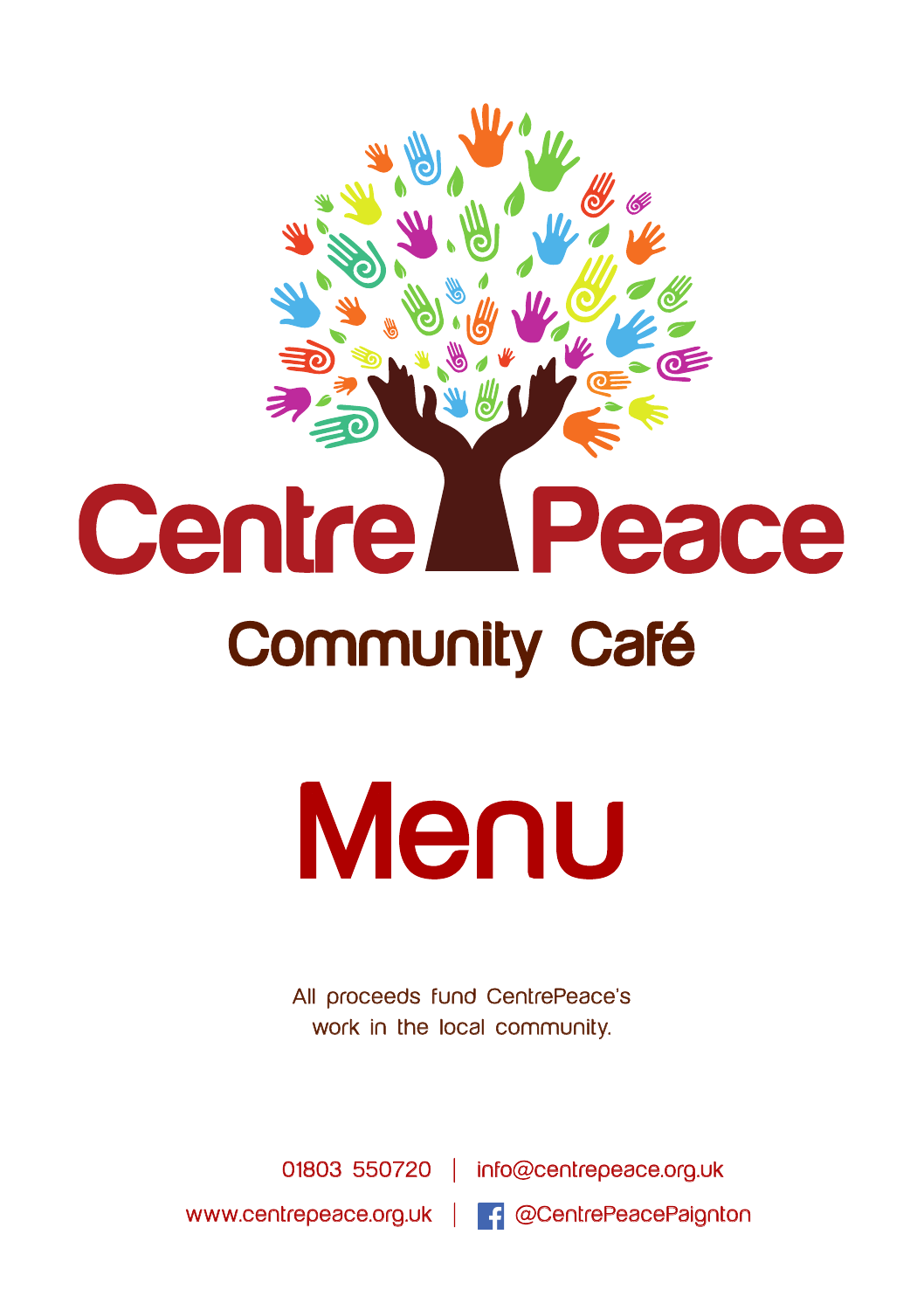## **Specials**

See counter for today's specials.

| Freshly cooked daily special <b>Expenditure 10</b> £3.50 |  |       |
|----------------------------------------------------------|--|-------|
| Dessert of the day                                       |  | £1.50 |

#### **Soup**

Soup of the day served with savoury scone \_\_\_\_\_ £2.50

### **Sandwiches**

| White or wholemeal bread. Served with salad garnish.         |                |
|--------------------------------------------------------------|----------------|
|                                                              | £2.50          |
| Mature cheddar with pickle or tomato <b>Separation</b> £2.00 |                |
| Ham with mustard, pickle or tomato                           |                |
| Add extra cheese or ham                                      |                |
| Toasted <b>Manual Manual Communities</b>                     | $-$ +30 $\rho$ |

#### **Paninis**

Served with side salad.

See counter for choice of fillings \_\_\_\_\_\_\_\_\_ From £2.50

#### Jacket Potatoes

| Served with side salad. |                     |                                                  |  |             |
|-------------------------|---------------------|--------------------------------------------------|--|-------------|
|                         | Plain (with butter) |                                                  |  | <b>£200</b> |
|                         |                     | Add cheese, beans, ham or coleslaw_____+50p each |  |             |

Add tuna \_ \_ \_ \_ \_ \_ \_ \_ \_ \_ \_ \_ \_ \_ \_ \_ \_ \_ \_ \_ \_ \_ \_ \_ \_ \_ \_ \_ \_ \_ \_ \_ \_+£1.00

# Lighter Lunches

| Scrambled egg on toast (two slices)  | £2.00 |
|--------------------------------------|-------|
| Beans on toast (two slices)          | £1.50 |
| Plain toast with butter (two slices) | £1.00 |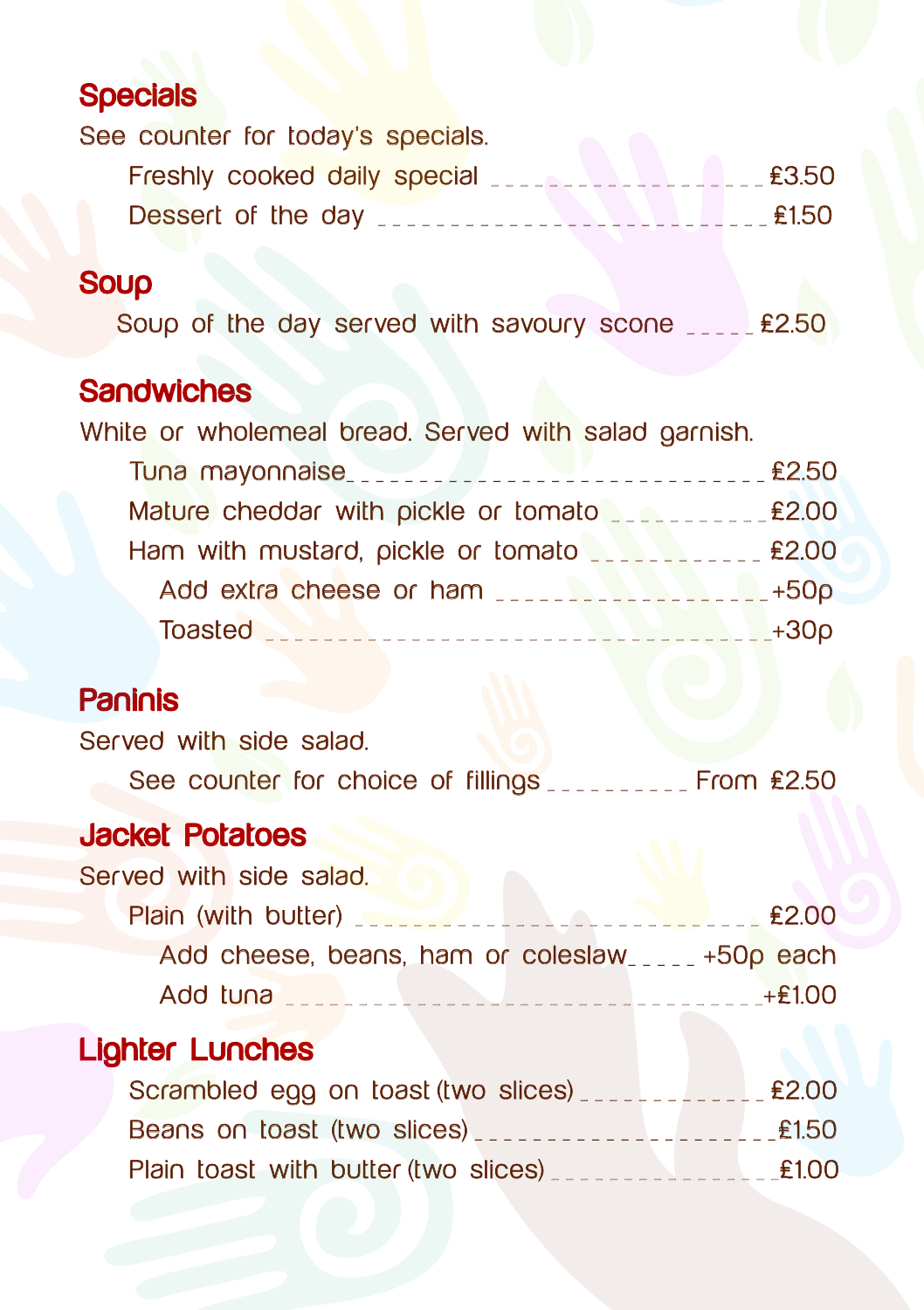## **Cakes**

| Handmade cakes from Truly Treats | £1.50 |
|----------------------------------|-------|
|                                  |       |

## **Coffee**

All FairTrade. Decaf and non-dairy options available.

|                                                                                                                                                                                                                                      | Regular | Large |
|--------------------------------------------------------------------------------------------------------------------------------------------------------------------------------------------------------------------------------------|---------|-------|
|                                                                                                                                                                                                                                      |         | £1.40 |
|                                                                                                                                                                                                                                      |         | £1.50 |
| Cappuccino contra contra contra establecente fi.40                                                                                                                                                                                   |         | £1.70 |
| Latte <b>Election Contract Contract Contract Contract Contract Contract Contract Contract Contract Contract Contract Contract Contract Contract Contract Contract Contract Contract Contract Contract Contract Contract Contract</b> |         | £1.70 |
| Hot chocolate <b>conservations</b> E1.40                                                                                                                                                                                             |         | £1.70 |
| Mocha $\frac{1}{2}$                                                                                                                                                                                                                  |         | £1.90 |
| Add Flavoured syrup (see counter) <b>All Add Flavoured</b> syrup (see counter)                                                                                                                                                       |         |       |
| Mug of instant coffee <b>contained and manufacturers</b> £1.00                                                                                                                                                                       |         |       |

## Tea

| See counter for selection                                                   |       |
|-----------------------------------------------------------------------------|-------|
| Pot or mug of tea <b>continued and the post of the series of the series</b> | £1.00 |
| Pot of FairTrade 'Clipper' speciality tea ______ £1.30                      |       |

## Cold Drinks

| Milkshake (chocolate, strawberry, banana) ____£1.50                                                                    |  |
|------------------------------------------------------------------------------------------------------------------------|--|
| Glass of milk <b>Superintenance and Street and Street and Street and Street and Street and Street and Street and S</b> |  |
| Chilled drink cans                                                                                                     |  |
| Chilled fruit juice cartons <b>Actual Lines and Southern Children</b> 50p                                              |  |
| (see display fridge for selection)                                                                                     |  |



All proceeds fund CentrePeace's work in the community.